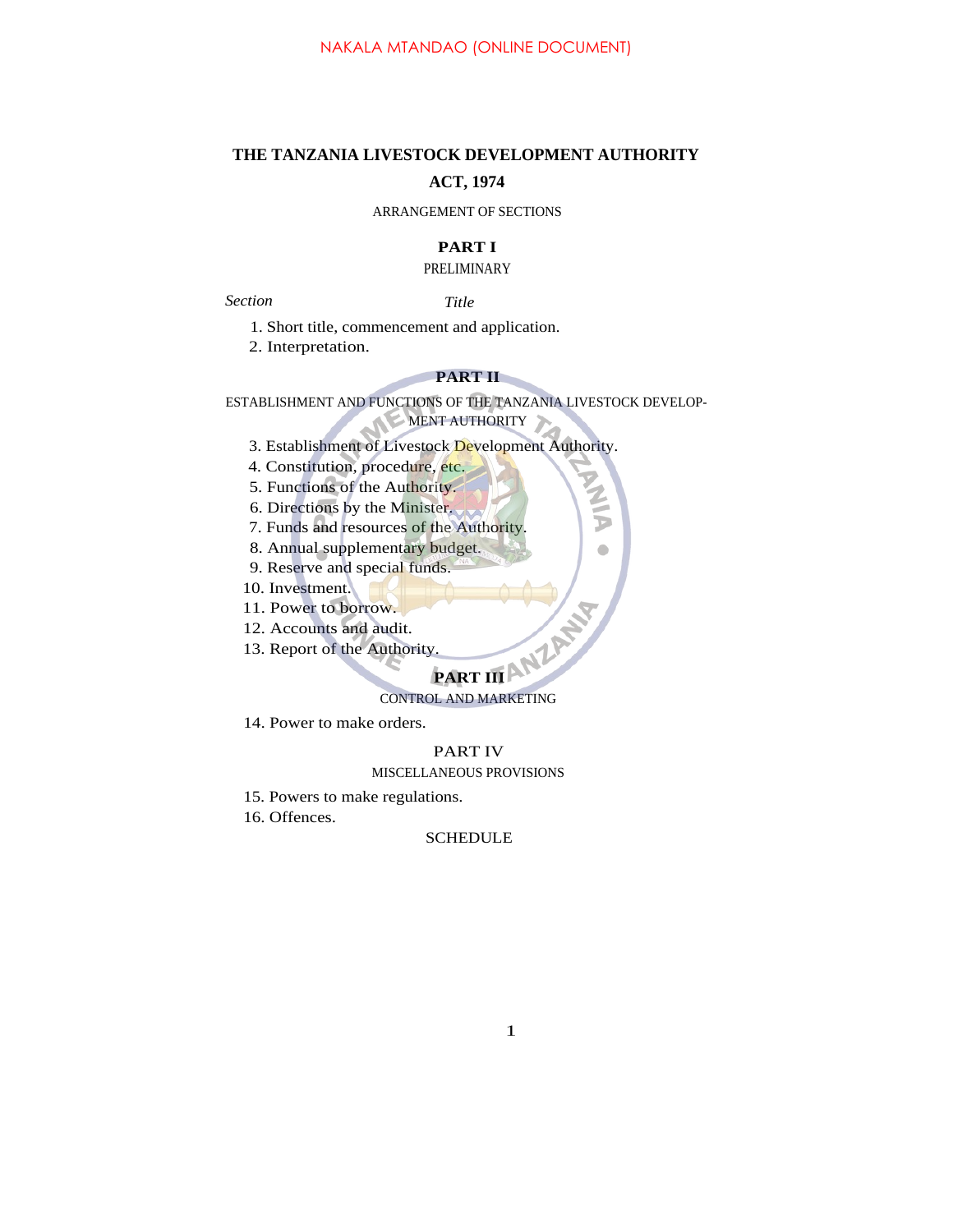#### THE UNITED REPUBLIC OF TANZANIA



No. 14 OF 1974

**ASSEN** <del>sidon</del>t

**30TH...** JULY, 1974

**[ ]**

**An Act to establish the Tanzania Livestock Development Authority and to provide for the Promotion, Organization and Regulation of the Production, Processing and Marketing of Livestock, Livestock Products and Livestock By-products**

ENACTED by the Parliament of the United Republic of Tanzania.

#### **PART I**

#### PRELIMINARY

**1.** This Act may be cited as the Tanzania Livestock Development Authority Act, 1974 and shall come into operation upon such date as the Minister may, by notice in the *Gazette*, appoint.

**2.** In this Act, unless the context otherwise requires-

''the Authority'' means the Tanzania Livestock Development Authority established by section 3;

''Board'' means the Board of Directors of the Authority;

''by-product'' includes hide, skin, bone, blood, wool, hair, feathers or horn derived from livestock and products made wholly or partly from any of the foregoing articles;

"cess'' means any cess imposed under this Act;

''Director'' means the Director of the Livestock Development Division of the Ministry of Agriculture;

''feeding stuff'' includes water and all forms of food for livestock, whether natural or processed and whether on the range or in the form of commercial products;

''financial year'' in relation to the Authority, includes the Authority's first accounting period, whether shorter or longer than a year, and, if the Authority changes its accounting year, includes any accounting period whether shorter or longer than a year, employed to give effect to the change;

''livestock'' means cattle, sheep, goats and pigs, and includes poultry;

"livestock product'' means any article of food for human or animal consumption derived or prepared in whole or in part from the meat, carcass or viscera of livestock, milk and eggs;

''Minister'' means the Minister responsible for agriculture.

Short title, commencement and application

Interpretation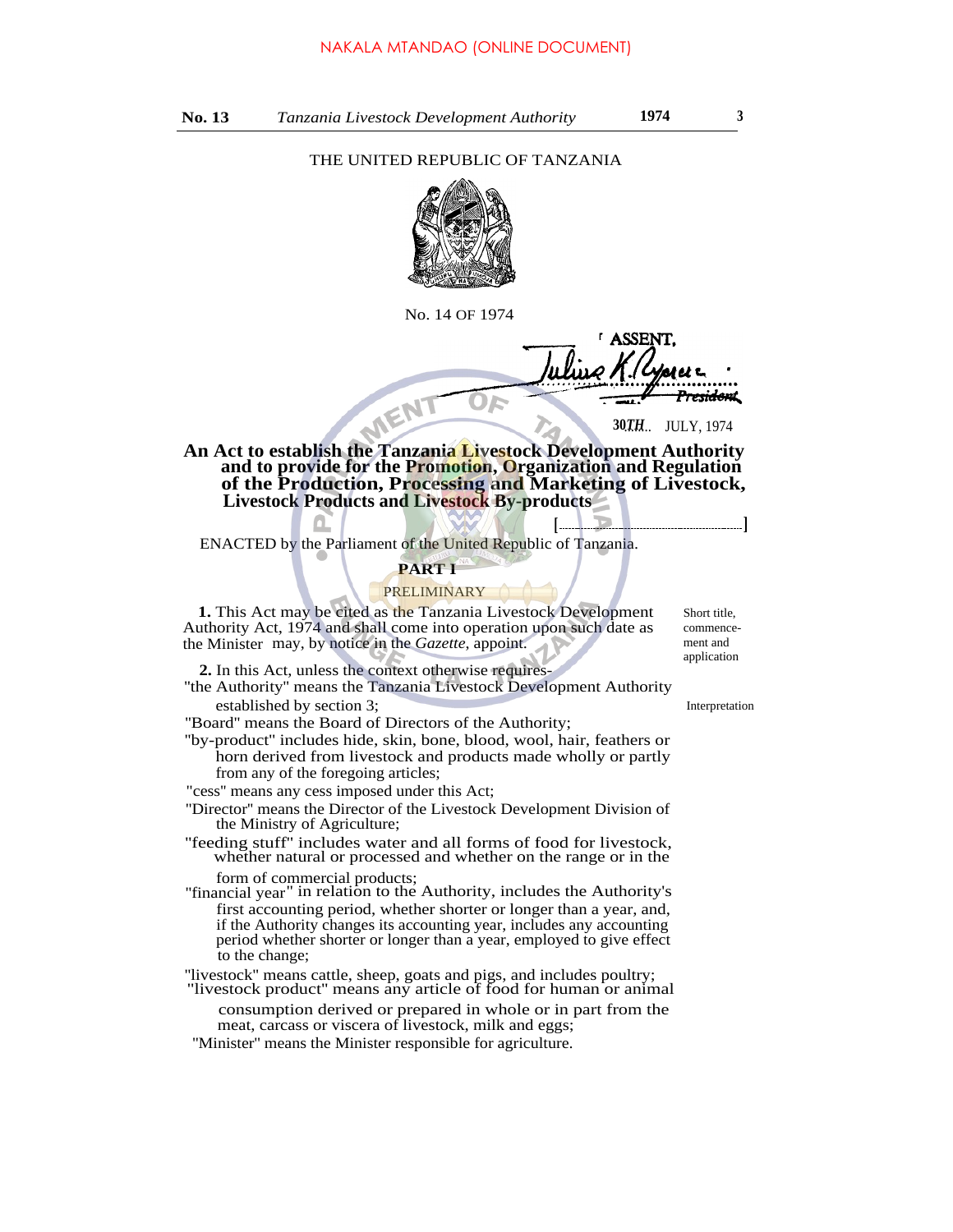#### **PART II**

#### ESTABLISHMENT AND FUNCTIONS OF THE TANZANIA LIVESTOCK DEVELOP-MENT AUTHORITY

**3.** (1) There is hereby established a body to be known as the Tanza-

Establishment of Livestock Development Authority

 nia Livestock Development Authority which shall- (a) have perpetual succession and a common seal;

- (b) in its corporate name be capable of suing and being sued;
- (c) subject to this Act, be capable of purchasing and otherwise acquiring and of alienating any movable or immovable property.

(2) The management and functions of the Authority shall vest in a Board of Directors.

Constitution, procedure, etc.

**4.**-(1) The constitution, procedure and proceedings of and the appointment of officers of the Authority the Board of Directors and the appointment of officers of the Authority shall be governed by the provisions of the Schedule to this Act.

(2) The Minister may, by order published in the *Gazette,* amend the Schedule to this Act.

- Functions of **5. (1)** The functions of the Authority shall be-<br>the Authority **6.** As any order appearing solution and the
	- $(a)$  to promote, organize, regulate, control and develop the production, marketing, processing, and distribution of livestock, livestock products and by-products;
	- (b) to improve the output and quality of livestock, livestock products and by-products;
	- (c) to promote and undertake market research aimed at improving the distribution and marketing of livestock, livestock products and by-products within the United Republic and the export of livestock, livestock products and by-products from the United Republic;
	- (d) to advise the Government on all matters affecting the livestock industry;
	- (e) to promote research on livestock.
	- (2) The Authority, either directly or through agents, may-
	- (a) raise, buy and sell livestock, livestock products and by-products;
	- (b) establish, organize, maintain, control and manage livestock markets, holding grounds, ranches and stock-routes, and provide facilities for the transport of livestock, livestock products and by-products;
	- (c) establish, maintain, control and manage abattoirs, freezing plants, cold stores, and plants for the processing and manufacture of livestock products and by-products;
	- (d) export Livestock, livestock products and by-products; and
	- (e) operate services for the grading of livestock, livestock products and by-products;
	- (f) produce, manufacture and deal in feeding stuff;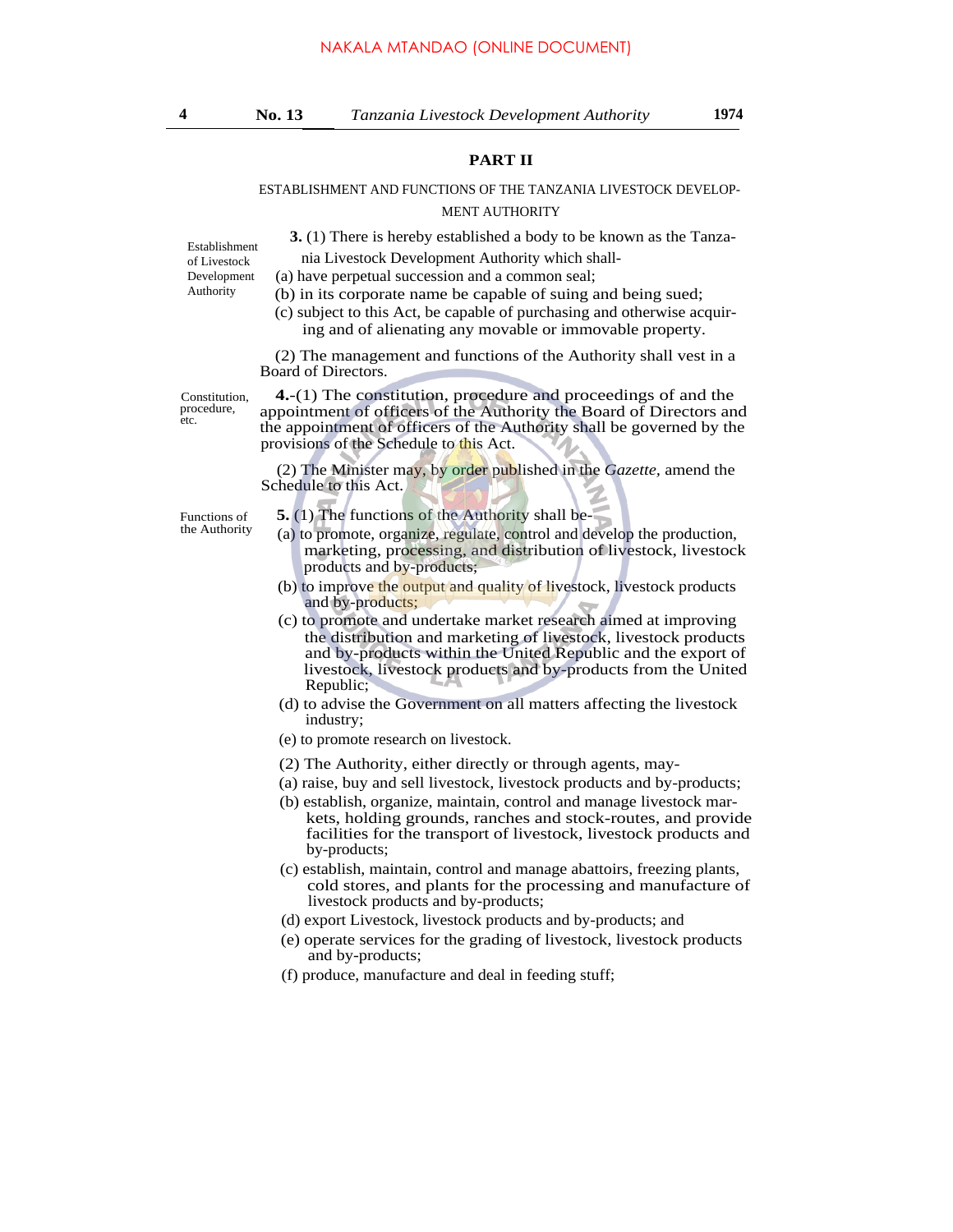(3) The Authority shall have power to do all such acts and things as appear to it to be requisite, advantageous or convenient for or in connection with the carrying out of its functions or to be incidental or conducive to their proper discharge, and may carry on any activities m that behalf either alone or in association with any person, including the Government or a local authority.

(4) For the avoidance of doubts it is hereby declared that the provisions of subsection (3) with respect to the powers of the Authority relate only to its capacity as a body corporate and nothing in that subsection shall be construed as exempting the Authority from the provisions of any written law.

**6.** The Minister may give to the Board directions of a general or specific nature as to the exercise and performance by the Authority of its functions and the Board shall give effect to any such direction.

**7.** The funds and resources of the Authority shall consist of  $-$  Funds and

- (a) such sums as may be provided for the purpose by Parliament either by way of grant or by loan;
- (b) any loan granted to the Authority by the Government or any other person;
- (c) any sum or property which may in any manner become payable to or vested in the Authority as a result of the performance of its functions;
- (d) any monies raised by cess imposed by the Authority under section 12.

**8.**-(1) Not less than two months before the beginning of any financial year (other than the first financial year) the Board of Directors shall, at its meeting especially convened for that purpose, pass a detailed budget (in this Act called ''the annual budget'') of the amounts respectively- V

(a) expected to be received; and

(b) expected to be disbursed,

by the Authority during that financial year.

(2) If in any financial year the Authority requires to make any disbursement not provided for, or of an amount in excess of the amount provided for, in the annual budget for the year, the Board of Directors shall, at a meeting, pass a supplementary budget detailing such disbursement.

(3) The annual budget and every supplementary budget shall be in such form and include such details as the Minister may direct.

(4) Forthwith upon passing of any annual budget or any supplementary budget the Board of Directors shall submit same to the Minister for his approval.

(5) The Minister shall, upon receipt of the annual budget or any supplementary budget, approve or disapprove the same or may approve subject to such amendment as he may deem fit.

Directions by the Minister

resources of the Authority

Annual supplementary budget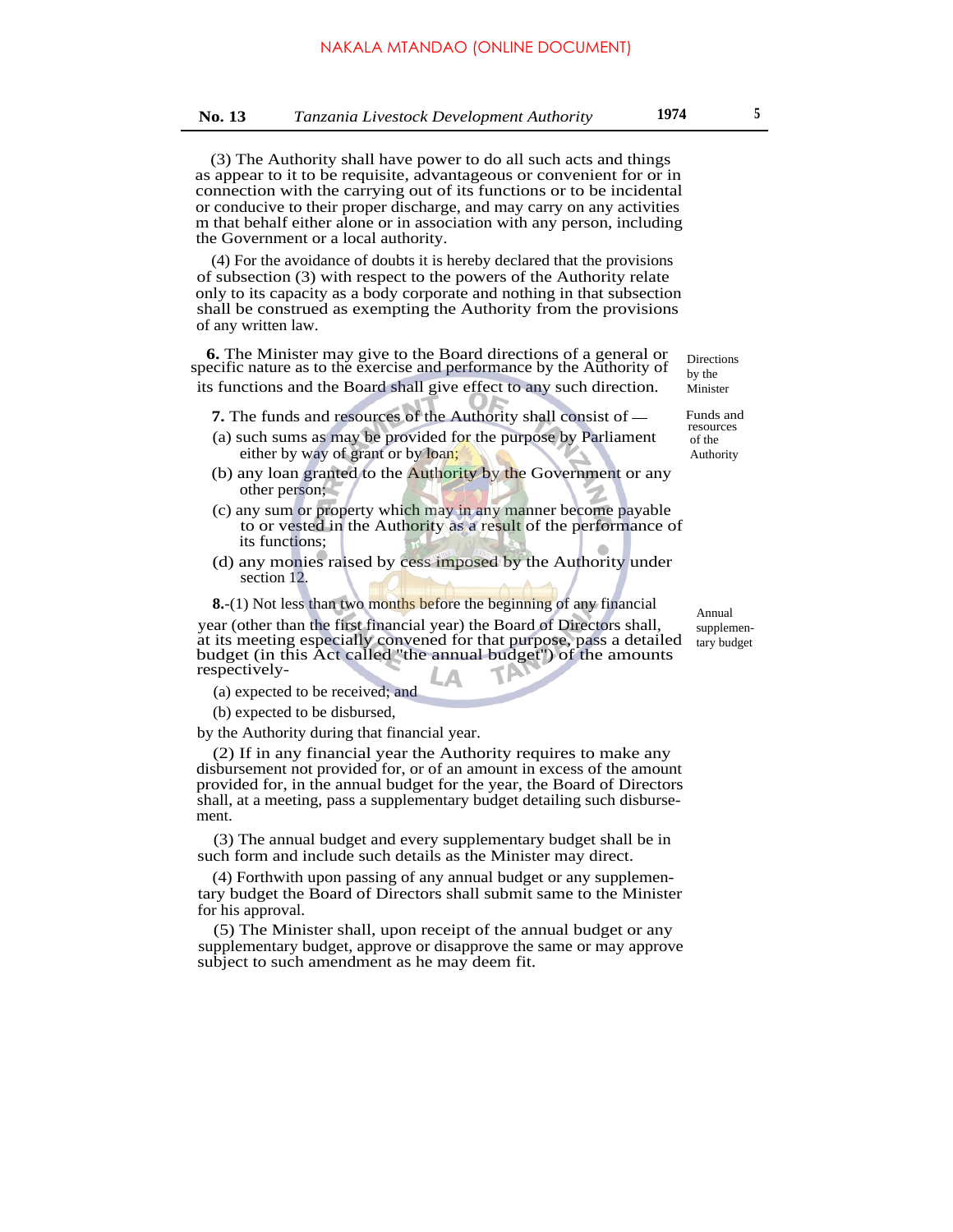**6 No. 13** *Tanzania Livestock Development Authority* **1974**

(6) Where the Minister has approved any annual budget or supplementary budget, the budget, as amended by him, shall be binding on the Authority which, subject to the provisions of subsection (7), shall confine its disbursements within the items and the amounts contained in the applicable estimates as approved by the Minister. (7) The Board of Directors may (a) with the sanction in writing of the Minister, make a disbursement notwithstanding that such disbursement is not provided for in any budget; (b) from the amount of expenditure provided for in any budget in respect of any item, transfer a sum not exceeding fifty thousand shillings to any other item contained in such budget; (c) adjust expenditure limits to take account of commercial and climatic changes not reasonably forseable at the time the budget was prepared, subject to submitting a supplementary budget to the Minister within two months of such alteration of expenditure limits becoming necessary. 9. The Board of Directors may, and shall if so directed by the Minister, establish and maintain such reserve or special funds of the Authority as the Board or the Minister may consider necessary or expedient, and shall make into or from any such funds such payments as the Board may deem fit or, in the case of a fund established pursuant to a direction by the Minister, as the Minister may direct. **10.** With the prior approval of the Minister, the Board of Directors may, from time to time, invest any part of the moneys available in any fund of the **Authority maintained by it in** such manner as the Board may deem fit. Investment **11.** (1) With the prior approval of the Minister the Board of Directors may, from time to time, borrow moneys for the purposes of the Authority by way of loan or overdraft, and upon such security and such terms and conditions relating to the repayment of the principal and the payment of interest as, subject to any directions by the Minister, the Board deems fit. Power to borrow (2) A person lending money to the Authority shall not be bound to enquire whether the borrowing of that money by the Authority has been approved by the Minister. Accounts **12.** (1) The Board of Directors shall cause to be provided and and audit kept proper books of accounts and records with respect to-(a) the receipt and expenditure of moneys by, and other financial transactions of, the Authority; (b) the assets and liabilities of the Authority, and shall cause to be made out for every financial year a balance sheet showing details of the income and expenditure of the Authority and all its assets and liabilities. (2) Not later than six months after the close of a financial year the accounts, including the balance sheet, of the Authority relating to that financial year, shall be audited by the Tanzania Audit Corporation Acts 1968 had financial year, shall be addited by the Tanzania Audit Corporation Act, 1968. No. 1 Reserve and special funds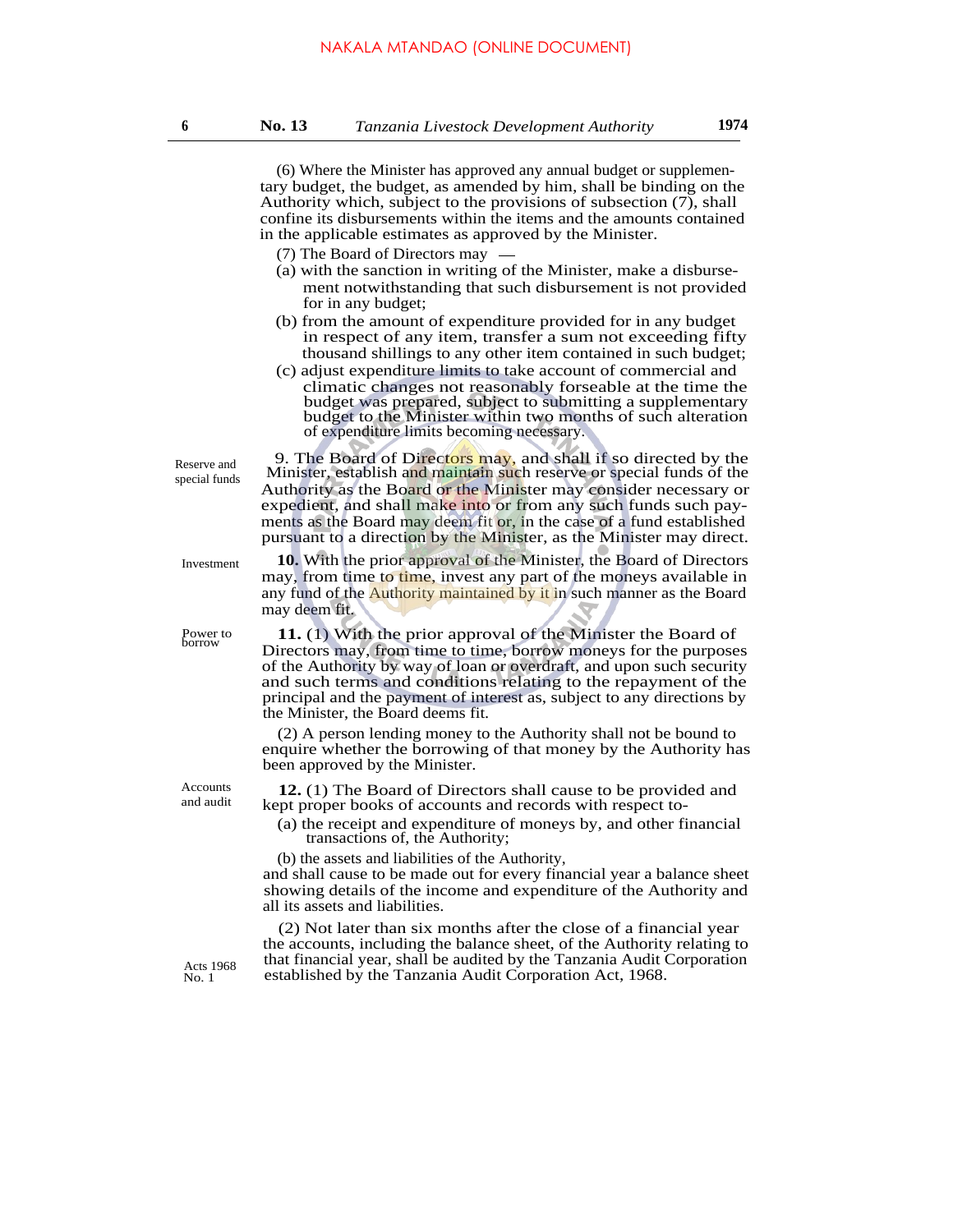13*.* The Board shall, within six months after the end of each financial year, make a report to the Minister on the conduct of the Authority's business during that year, and the Minister shall lay a copy thereof before the National Assembly together with a copy of the statement of account required to be laid before the National Assembly by section 12.

#### **PART III**

#### CONTROL AND MARKETING

**14.**-(1) The Minister may, after consultation with the Authority, order published in the *Gazette-*

- (a) provide for the control of import and export of livestock, livestock products and by-products;
- (b) provide for the control and regulation of the production, utilization and distribution of livestock feeding staff;
- (c) impose cess payable to the Authority on livestock, livestock products and by-products;
- (d) prohibit any person or class of persons from selling or disposing of any livestock, livestock products or by-products to any person other than the Authority or a person authorized in that behalf by the Authority;
- (e) provide for fees to be charged by the Authority for services rendered by it.

(2) Without prejudice to the generality of subsection (1), an order

- made under that subsection may be expressed to be applicable to- (a) the whole or any part of Tanganyika;
	- (b) any category of livestock, livestock products or by-products; or-,
	- (c) any category or categories of persons.

#### **PART IV**

#### MISCELLANEOUS PROVISIONS

**15.** (1) The Minister may, after consultation with the Authority, make regulations for the better carrying out of and giving effect to the provisions and purposes of this Act and, without prejudice to the regulations generality of the foregoing, may make regulations

- (a) providing for the licensing of any person dealing in livestock, livestock products and by-products, prescribing fees to be charged for permits and providing for the revocation or suspension of permits and for conditions to be attached to permits;
- (b) providing for the better utilization of land and water resources for the improvement of the quality and production of livestock:
- (c) prescribing minimum standards for all buildings, equipment and plants used in relation to the livestock industry;

Powers to make

Authority

Report of the

Power to make orders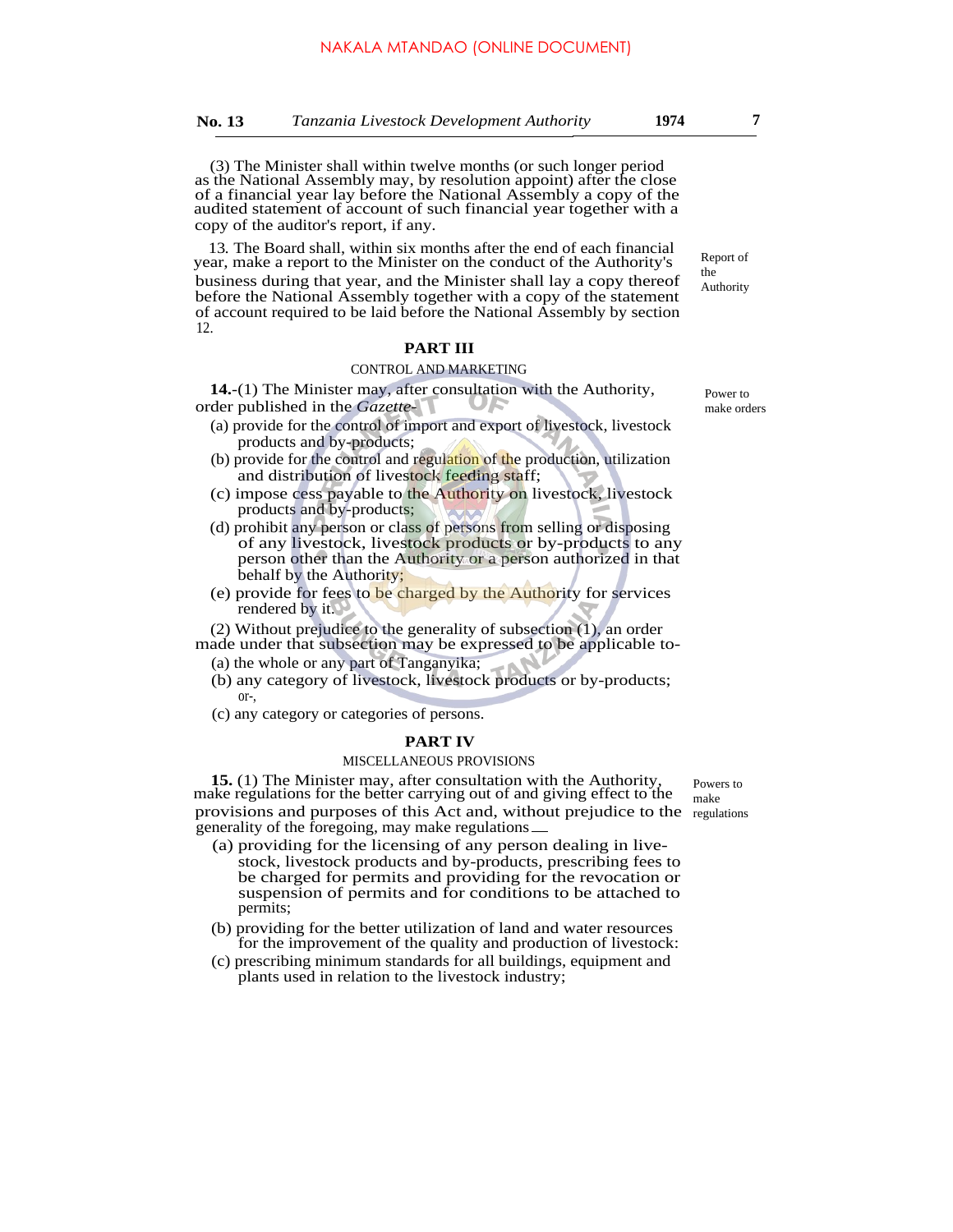- (d) prescribing minimum standards in respect of the quality of livestock, livestock products and by-products which may be sold for human consumption or exported and prohibiting the sale of any livestock, livestock product or by-product which does not conform to the prescribed minimum standard;
- (v) prescribing methods of grading livestock and processing, grading, perserving and packing of livestock products and byproducts;
- (f) providing for the inspection of premises where livestock are kept or slaughtered or where livestock products or by-products are manufactured, processed or stored;
- (g) requiring returns, reports or other information to be furnished to the Authority and prescribing the books, accounts, vouchers and records to be kept by persons dealing in livestock, livestock products and by-products;
- (h) requiring registers to be maintained of all persons dealing in livestock, livestock products and by-products and prescribing a system of registration;
- (i) providing for the delegation by the Authority of any of its functions;
- (j) prescribing anything which may be prescribed under this Act or which may be required for the better carrying into effect of the provisions of this Act.

(2) Regulations made under subsection (1) may require acts or things to be performed or done to the satisfaction of a prescribed person and may empower a **prescribed** person to issue orders to any other person requiring acts or things to be performed or done, imposing conditions and prescribing periods and dates upon, within or before which, such acts or things shall be performed or done or such conditions shall be fulfilled.

(3) Regulations made under subsection (1) of this section shall provide for appeals to be made to the Minister by persons aggrieved by the Authority's decision in respect of a refusal to issue or renew a permit, the revocation or suspension of a permit or in respect of the conditions attached to a permit and shall prescribe the time and manner in which such appeals may be made.

(4) On any appeal to the Minister under any regulations made pursuant to subsection (1) the Minister may affirm, reverse or vary the decision of the Authority or make such order as may appear to him to be necessary and just, and his decisions on any such appeal shall be final and conclusive.

Offences **16.**-(1) Any order or regulation made under this Act may prescribe a penalty not exceeding a fine of fifteen thousand shillings or imprisonment for a term not exceeding two years or both such fine and imprisonment, for any contravention thereof.

> (2) When any person is convicted of an offence against any order or regulation made under this Act, the court by which he is so convicted may order that any livestock, livestock product or by-product in respect of which the offence has been committed shall be forfeited to the Authority or disposed of in such manner as the court may direct.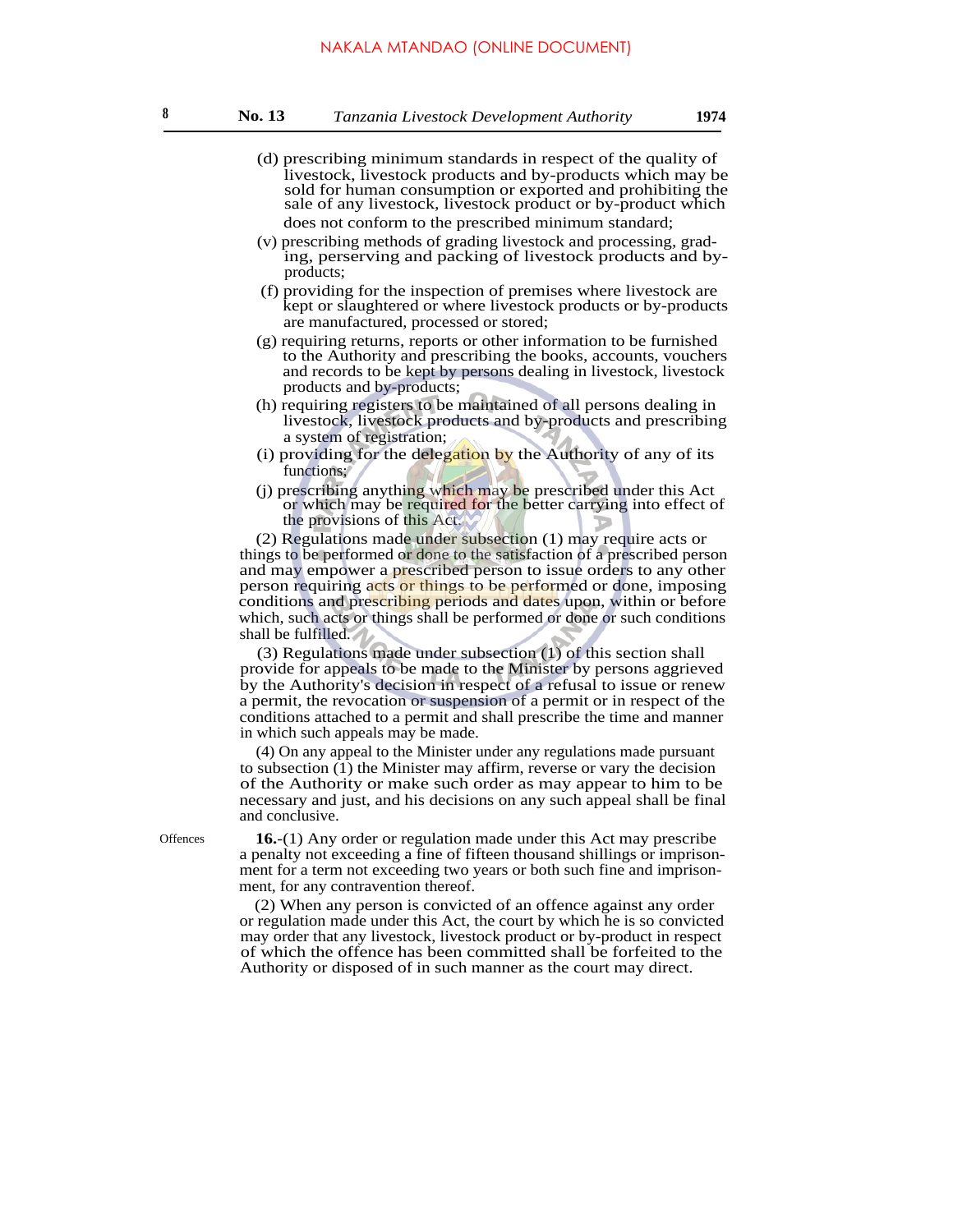#### SCHEDULE

1.-(1) The Board of Directors shall consist of the following members- Constitution

(a) a chairman appointed by the President;

(b) a Managing Director appointed by the Minister;

(c) not less than seven and not more than ten other directors appointed by the Minister from amongst persons who are in his opinion, experienced in the livestock industry, in the production, processing or marketing of livestock, livestock products and by-products, in banking or finance, in public

(2) The members of the Board of Directors shall, from among their number, elect a vice-chairman, who shall hold office for so long as he remains a member of the Board.

(3) A member of the Board of Directors shall, unless his appointment is sooner determined by the Minister, or he otherwise ceases to be a member, hold office for such period as the Minister may specify in his appointment, or if no period is so specified, for a period of three years from the date of his appointment, and shall be eligible for re-appointment:

Provided that in the case of a member who is a member by virtue of his holding some other office, he shall cease to be a member upon his ceasing to hold that office.

(4) Any member of the Board of Directors may at any time resign by giving notice<br>in writing to the Minster, and from the date specified in the notice or, if no date<br>is so specified, from the date of the receipt of the noti cease to be a member.

2. The Minister may appoint any member of the Board or officer of the Authority or a public Officer to be the Secretary of the Board. Secretary

3. Where any member ceases to be a member for any reason before the expiration of his term of office, the Minister shall appoint another person in his place and the person so appointed shall hold office for the remainder of the term of office of his predecessor.

 $4-(1)$  An ordinary meeting of the Board of Directors shall be convened by the chairman and the notice specifying the place date and time of the meeting shall be sent to each member at his usual place of business or reside chairman may convene such meeting.

(2) The chairman, or in his absence, the vice-chairman shall be bound to convene a special meeting of the Board of Directors upon receipt of a request in writing in that behalf signed by not less than five members of the Board. Not less than fourteen days notice of such meeting of the Board. Not less t

(3) The chairman, the vice-chairman, or the temporary chairman elected in accordance<br>with the provisions of paragraph  $5$  (2) presiding at any meeting of the Board of<br>Directors may invite any person who is not a member to

**5.**-(1) One-half of the total number of the members of the Board of Directors or five members, whichever is the lesser number, shall form a quorum for a meeting of the Board.

(2) In the absence of the chairman from a meeting of the Board of Directors, the vice-chairman shall preside. In the absence of both the chairman and the vice-Chairman from any meeting, the members present shall elect one of their number to be a temporary chairman of that meeting.

(3) At any meeting of the Board a decision of the majority of the members present and voting shall be deemed to be a decision of the Board. In the event of an equality of votes the chairman of the meeting shall have a casting vote in addition to his deliberative vote.

Casual Vacancies

**Meetings** 

Procedure